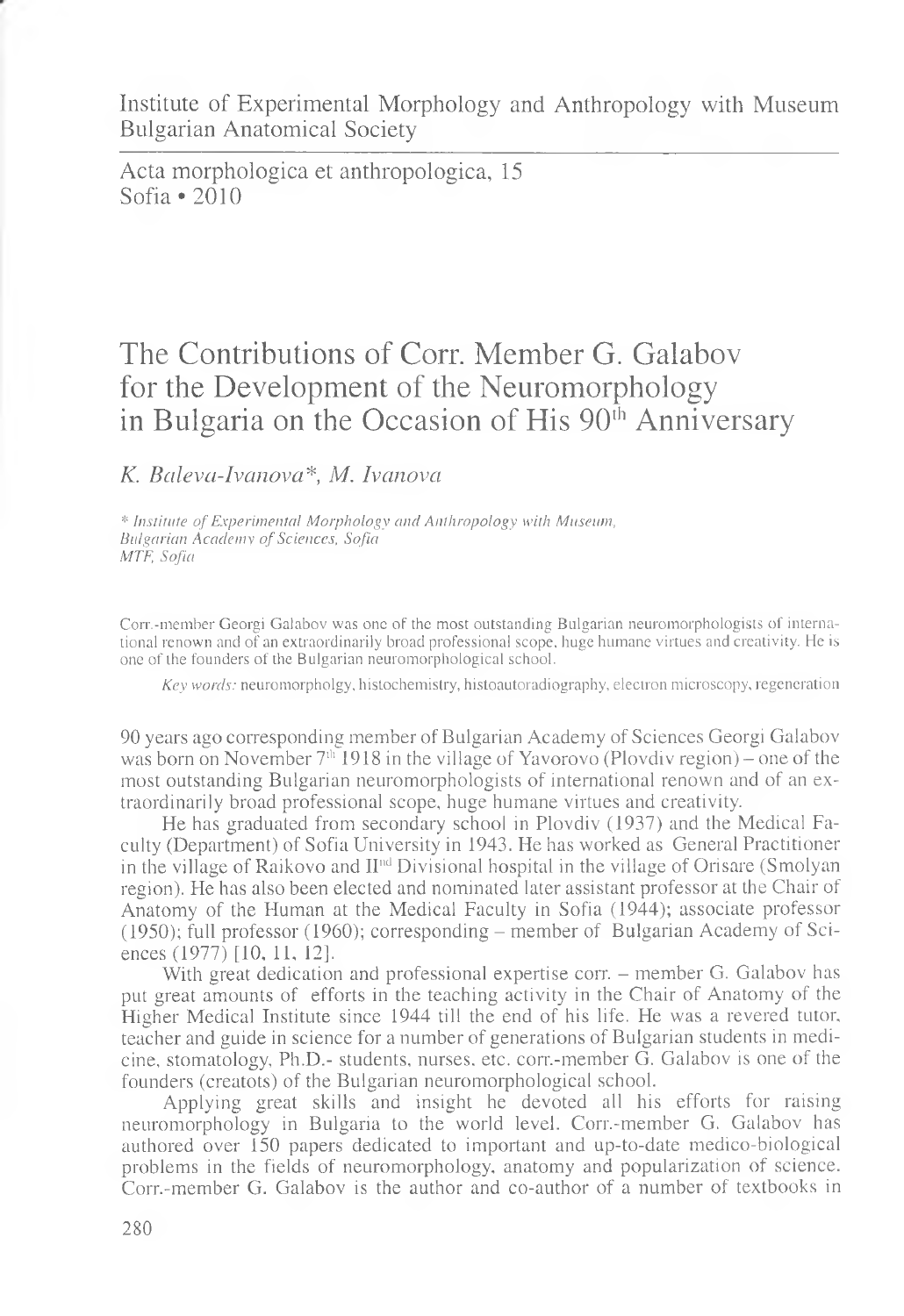anatomy : "Short Textbook in Anatomy of Man" for nurse and obstetrical schools (with D. Kadanov); "Defining the situation and direction of the organs and parts of the human body"; "Short textbook in anatomy of man"; "Anatomy of man for Students of the Sports Academy " (with Sp. Morov and R. Kossev); "Introduction to the anatomy and general Anatomy" (with D. Kadanov). Anatomy and Physiology of man. A textbook for students in a teacher's training colleges, (with T. Gotsev); Anatomy of man. A textbook for students in medicine and stomatology (with V. Vankov); Repetitorium anatomicum (with V. Vassilev) etc. [5, 11].

At the bottom of the entire scientific activity of corr. - member G. Galabov lies the idea of restoration of the link between the two parts of the spinal cord upon its severing, an extraordinarily important issue affecting the destiny of thousands of disabled individuals.

Corn-member G. Galabov and the team led by him has a number of original tributes to the neuromorphology and regeneration of the CNS. Important relationships between the neurons, the glial tissue and capillaries in the spinal cord have been established.

In collaboration with corr.-member M. Davidov in 1973 he has published the monograph "Lysosomen und lysosomale Enzymen im Zentralnervensystem der Ratta" devoted to the lysosomes in CNS [2].

He has also studied at the ultrastructural level with TEM the distribution of a number of hydrolases and has done the first description with TEM of a number of other enzymes in CNS.

The works of corr.-member G. Galabov dedicated to the study of reactivity and regeneration of the nervous system are also of original nature. He has studied in detail the axonal reaction after severing the peripheral nerves.

The works of corr.-member G. Galabov on the trans-synaptic changes in various parts of CNS after a cross - cut of the spinal cords or separate tracts are also of great interest. He has established differences in the morphology and metabolism of the structures situated over and under the point of cut of the spinal cord.

In 1971 together with prof. K. Ichev and prof. S. Manolov he has published an original paper devoted to the changes in the ultrastructure of the blood vessels of the spinal cord after its transversal section [6].

In collaboration with prof. Chuchcov in  $1971$  he has performed in  $-$  detail histoautoradiographic study on the synthesis of DNA in the spinal cord after cutting of plexus brachialis [7].

In 1983 his monograph co-authored by assoc. - prof. R. Dimova dedicated to the morphology of the glial cells in CNS was published [8].

His works on the macro anatomical investigations and the studies of the morphology of separate organs are also of importance.

Corr.-member G. Galabov has described in detail the adaptational capacities of the organism, the peculiarities of metabolism of the different cell types as well as the tracts and connections between the different parts of the nervous system.

The study on the conductive tracts in CNS allowed corr.-member G. Galabov to make important discoveries. He has proved that a part of the long dendrites of the motor - neurons in the spinal cord cross into the contralateral side and are incorporated in the composition of the corresponding front radices (roots).

He has reported for the first time on the presence of cortico-nigral, cortico-bulbar and cortico-subthalamic tract in the brain of certain mammals.

The data from the investigations carried out in collaboration with prof. V. Vassilev on the biomechanics of the lumbar portion of the spine are of great practical value [9].

Together with prof. K. Uzunov and prof. A. Palov by the help of TEM the cell characteristics and synaptic organization of the medial thalamic nucleus in the cat brain have been established [3].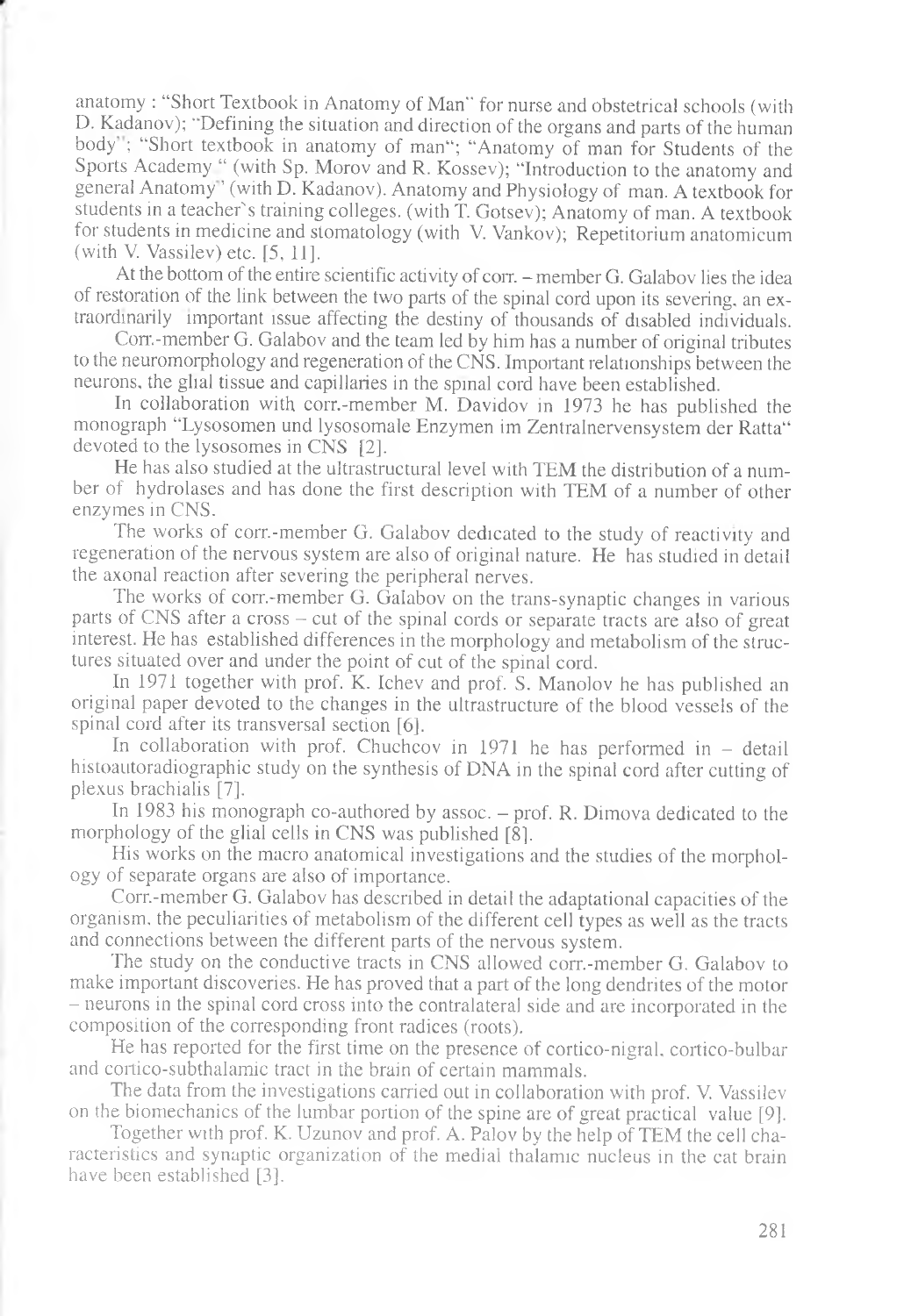The methodological contributions of corn-member G. Galabov are also of importance. He has created an original method for histochermical detection of the acid  $5$ nucleotidase, a method for the visualization of the enzyme acetylcholine - esterase; a method for extramedullar recovery of the lesion by implantation of an intercostals nerve from the intact segments of the proximal portion into segments of the distal portion, etc  $[1, 4]$ 

His activity as editor of a number of periodicals, monographs and textbooks published in Bulgaria is also very significant.

As a long-standing, respected and highly valued manager (organizer) of science and public health in our country he has actively participated and contributed to the building of several large research units in Bulgaria. In 1942 he has founded the Chair of anatomy at the higher Sports School hose head he was till 1963. Since 1965 he was elected head of the Chair of Human Anatomy at the Medical faculty in Sofia. In the same year he has founded the Central Laboratory in Regeneration at BAS and was elected its director. From 1959 till 1966 he served as Scientific Secretary of BAS. In the period 1966-1970 he was elected Rector of the Medical Academy (Higher Medical School) - Sofia. He has actively taken part in and contributed to the founding of the Medical Faculty in Plovdiv.

His role as Chairman of the Medical Scientific Association in Bulgaria (1973) and as Chairman of the association of the anatomists, histilogists and embryologists in Bulgaria (1971-1982), etc. is also of great value.

A lot of efforts and energy he has devoted as Counsellor of Direction "Higher Education of CSAC" (Committee for Science, Arts and Culture) –  $(1948-1951)$ ; Head of Department "Science and Education" at the Ministry of Public Health (1950-1951).

For his great merits for the development of neuromorphology in Bulgaria and his commitment in his scientific-organizational activity he has been conferred the public distinctions "Merited Scientist" (1970); "People's scientist"(1982) and "Laureate of Dimitrov Prize" (1982). He has also been awarded the order of the "People's Republic of Bulgaria" Ist degree (1968); the "Cyrill and Methodius" order Ist degree (1960), etc.

Corr.-member G. Galabov passed away on August 6<sup>th</sup> 1982 in Sofia.

## References

- 1. D a v i d o v, M. S., G. G a l a b o v. Die saure 5-nucleotidase im zentralnervensystem der weissen ratte.-Histochem., 27, 1971,23, 320-330.
- 2. D a v i d o v, M. S., G. G a 1 ab o v. Lysosomen und lysosomale enzymen im zentralnervensystem der ratta. -Progr. Histochem. Cytochem.,6, 1973, 1-64.
- 3. U s u n o f f , K., K. R o m a n s k y , A. Pal ov, G. Ga l a b o v . Die ultrastructur des medialen thalamuskerns der katze. - Verh. Anat. Ges., 71, 1977, 985-988.
- 4. Venkov, L., M. E skenasi, G. Galabov. Zymograms of the aliesterases and of the cholinesterase of the soluble proteins from the spinal cords of rabbits. - Compt. rend. Acad. bulg. Sci., 20, 1967, 5,497  $-500.$
- 5. В a c и л е в, В. Спомени за моите учители. Георги Петров Гълъбов. Съвременна медицина, 5—6, 2007, 150-151.
- 6 . Г ъ л ъ б о в , Г., К. Иче в, С. М а н о л о в . Промени в ултраструктурата на кръвоносните съдове на гръбначния мозък след напречната му секция. - В: Гръбначен мозък в норма и експеримент, Т. 2. С., БАН, 1971, 239-261.
- 7. Г ъ л ъ б о в, Г., Хр. Ч у ч ко в. Хистоавторадиографично проучване на синтезата на ДНК в гръбначния мозък след прерязване на plexus brachialis. - В: Сборник 25 г. 9 септември. С., 1971, ВМИ, 137-143.
- 8. Г ъ л ъ б о в, Г., Р. Димова. Морфология на глиалните клетки в централната нервна система. Съвр. пробл. невроморфол., 12, 1983, 1-75.
- 9 . Г ълъбов, Г.,Василев. Травматични повреди на лумбалния отдел на гръбнака след вертикално натоварване. - Хирургия, 2, 1963, № 2, 139-154.